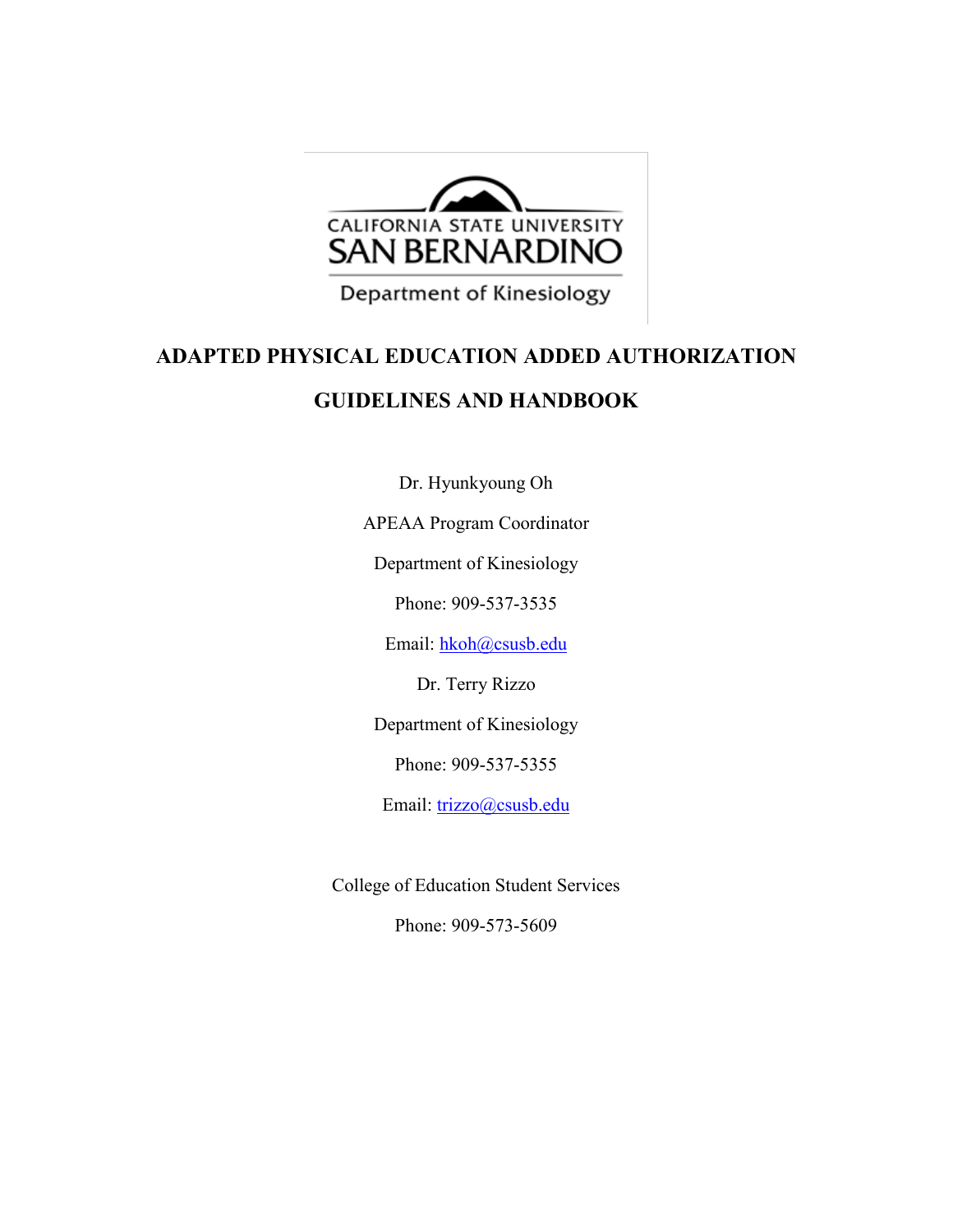# **Table of Contents**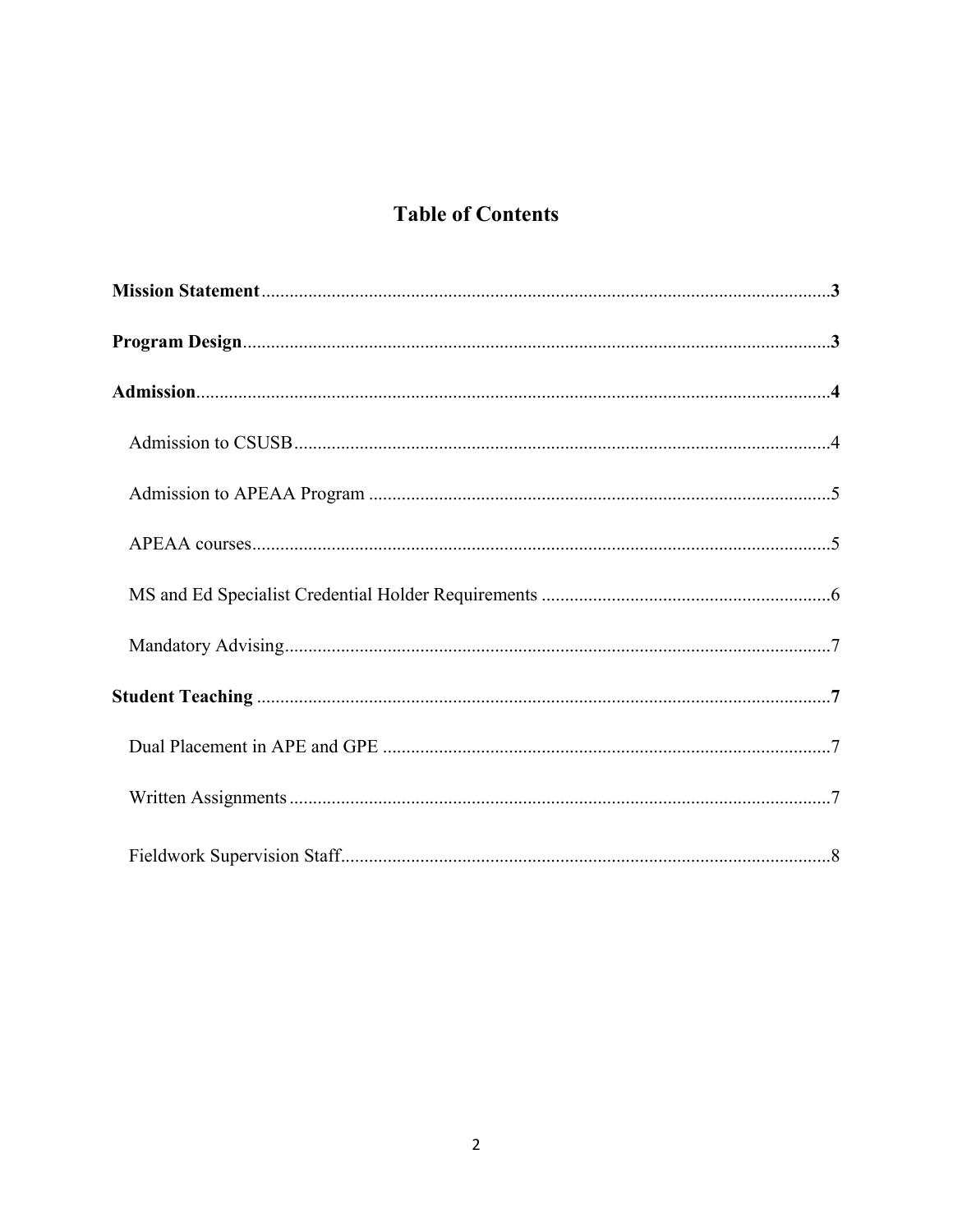#### **Mission Statement**

The mission of the Department of Kinesiology, California State University, San Bernardino (CSUSB) is to maintain its reputation as a recognized leader in the field of adapted physical education. We fulfill this mission by offering unparalleled opportunities and experiences in classes, seminars, field work experiences, clubs, and organizations dedicated to the study of adapted physical education. The Adapted Physical Education Added Authorization (APEAA) takes advantage of an infusion of information (about individuals with disabilities) throughout the undergraduate Kinesiology curriculum as the basis for more elegant academic preparation. That is, the APEAA program is designed to prepare effective teachers of adapted physical activity. These teachers will assess motor performance, prepare individual educational plans, implement instruction with effective teaching behaviors (instructional strategies), and evaluate the effectiveness (student achievement, teacher effectiveness, and curricular efficiency) of their work.

To prepare effective teachers and to become a recognized leader in the field of adapted physical education. Effective APE Specialists will be able to:

- a) Write IEP goals and benchmarks, design lesson plans, and implement appropriate instructional programs for individuals with disabilities
- b) Apply strategies for managing inappropriate behavior caused by organic and environmental and factors in individuals with disabilities in physical activity settings
- c) Appreciate health, safety, and liability considerations as it relates to standards of practices in adapted physical education.
- d) Employ measurement and evaluation procedures for assessing movement performance in individuals with disabilities.

#### **Program Design**

The following teaching credentials holders can apply to the program; Single Subject in Physical Education, Multiple Subjects, and Educational Specialist. Each candidate will have different APEAA course requirements depending on the candidates' academic experiences and teaching credentials. The California State University Adapted Physical Education Coordinators have adopted the general guidelines for different credential holders.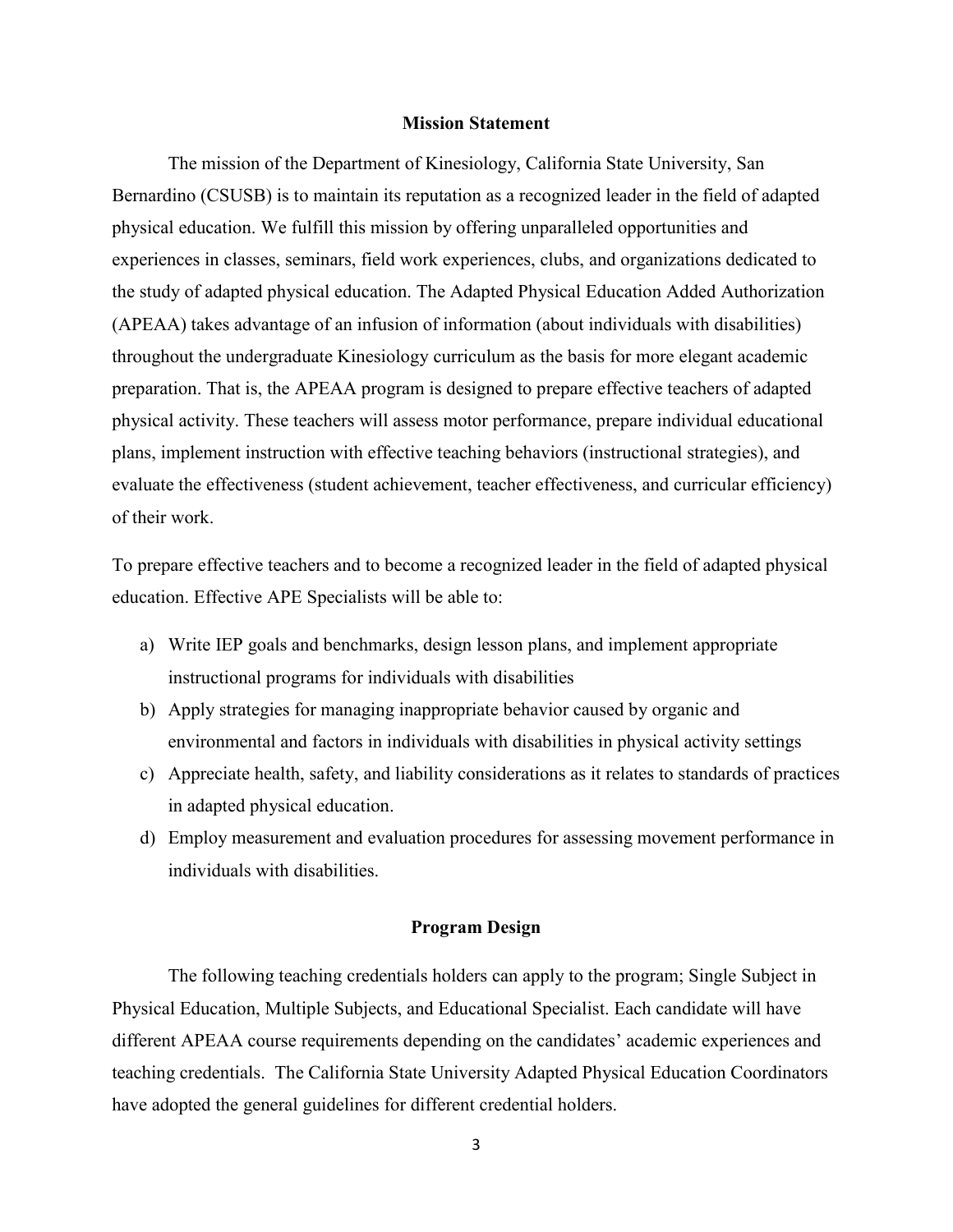|                                             | <b>Type of Credential</b>                       | <b>Course Work</b>                                                                                                |
|---------------------------------------------|-------------------------------------------------|-------------------------------------------------------------------------------------------------------------------|
| <b>Current Credential</b><br><b>Holders</b> | Single Subject Credential<br>Physical Education | Take APEAA coursework                                                                                             |
|                                             | Multiple Subjects Credential                    | Take essential Kinesiology<br>pedagogy coursework or pass<br><b>CSET-PE</b><br>Complete CSUSB APEAA<br>coursework |
|                                             | <b>Education Specialist Credential</b>          | Take essential Kinesiology<br>pedagogy coursework or pass<br><b>CSET-PE</b><br>Complete CSUSB APEAA<br>coursework |
| <b>Credential</b><br><b>Candidates</b>      | Single Subject Credential<br>Physical Education | Take APEAA coursework                                                                                             |
|                                             | Multiple Subjects Credential                    | Take essential Kinesiology<br>pedagogy coursework or pass<br><b>CSET-PE</b><br>Complete CSUSB APEAA<br>coursework |
|                                             | <b>Education Specialist Credential</b>          | Take essential Kinesiology<br>pedagogy coursework or pass<br><b>CSET-PE</b><br>Complete CSUSB APEAA<br>coursework |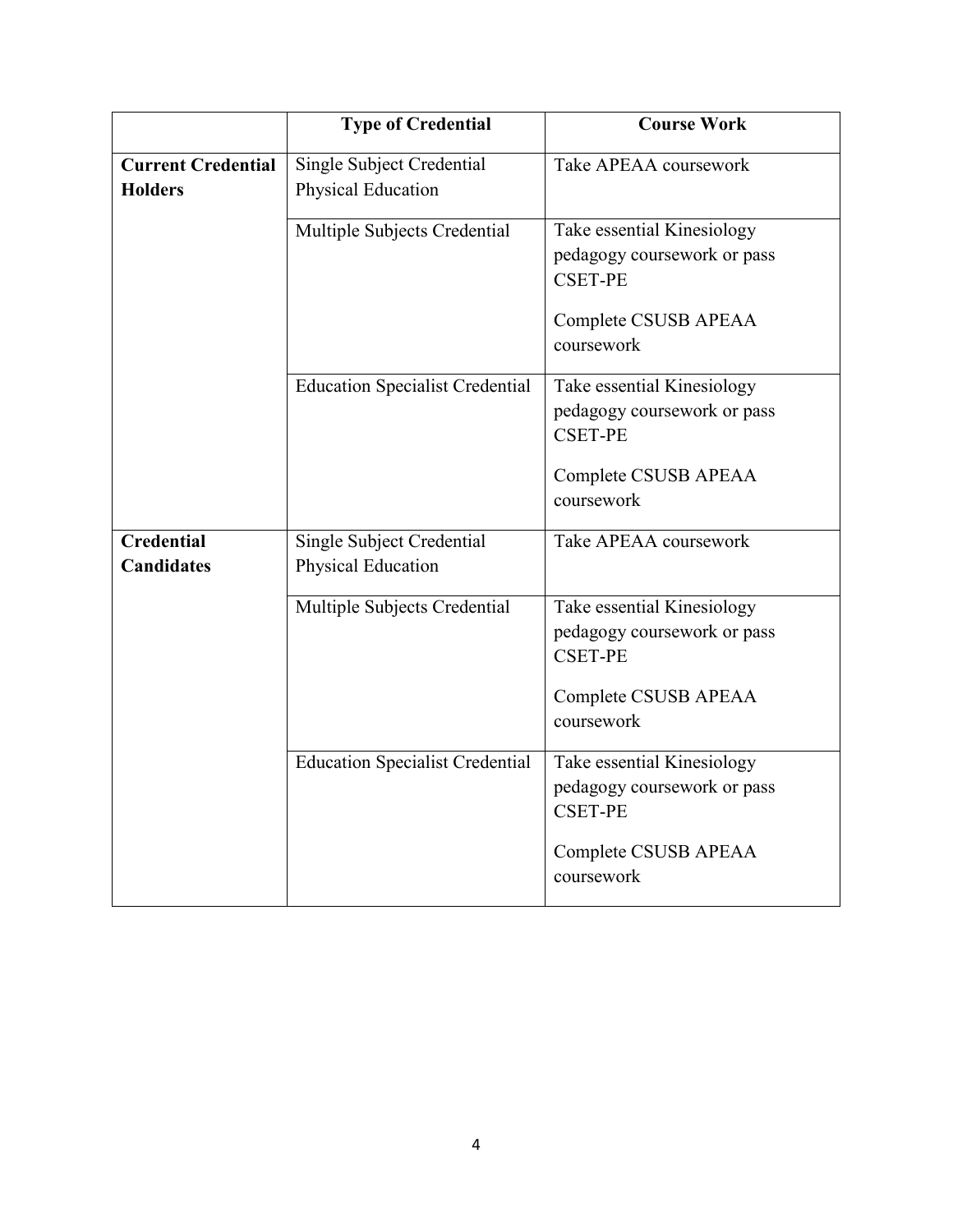#### **Admissions**

Please complete 2 step admission process: 1) Cal State Apply for University Admission and 2) APEAA Program Admission File (PAF) for Program Admission.

#### **1) Admission to CSUSB**

 $\triangleright$  Submit a completed graduate application via CSU Apply:

<https://www2.calstate.edu/apply>

- $\triangleright$  Submit official transcripts Include transcripts from all previous schools attended.
- $\triangleright$  Submit application fee: The current application fee is \$55.

#### **2) Admission to APEAA Program**

In order to be admitted to the APEAA program, candidates' must fully complete a Program [Admission File \(PAF\).](https://coe.csusb.edu/sites/csusb_coe/files/ADAPTED%20PE%20PAF%20APP%20DOCS%201-13-16.pdf) Only students admitted to the university can apply to the credential program.

- $\triangleright$  Submit your PAF to Program Admissions to the College of Education (COE) Student Services CE-102,.909-537-5609 or to **Ami Thomas**, Program Admission Technician.
- $\triangleright$  Submit PAF fee:

The current application fee is \$35.

#### **APEAA Courses (15 semester units)**

Kinesiology APEAA coursework requires 16 hours of Early Field Experience (EFE: Visiting and observing various PE settings with students with disabilities) for each 4-unit class as part of individual course requirements. The purpose of EFE experiences is requiring service learning that reinforces academic coursework with practical EFE to illustrate the relationship of APE with Kinesiology, especially pedagogical Kinesiology. Students receive sage advice and exchange ideas while learning factors essential to effectively communicating with collaborative partners.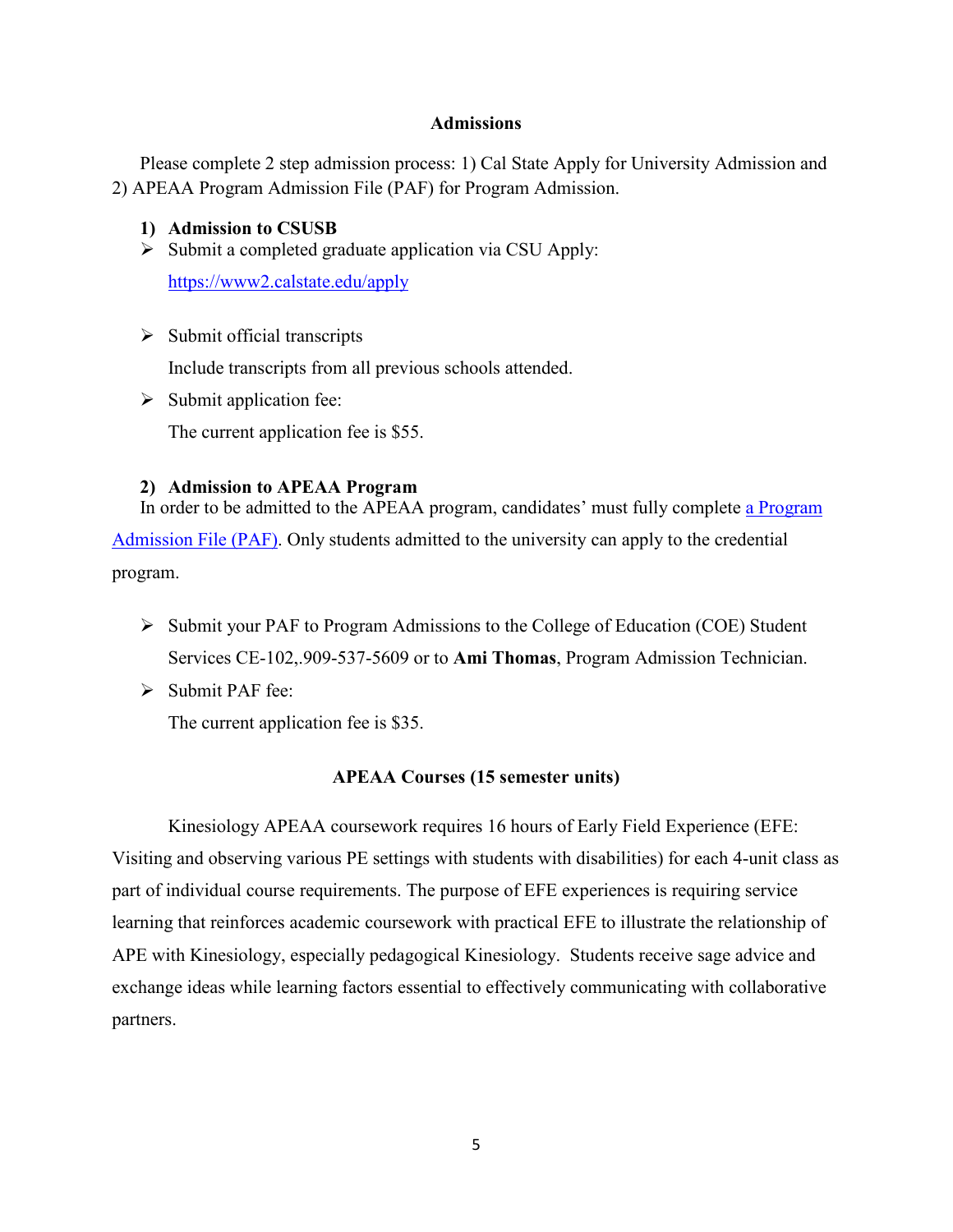KINE 3100 Introduction to Adapted Physical Activity (3 units)

KINE 3300 Movement Skill Assessment for Individuals with Disabilities (3 units)\

KINE 3320 The Nature and Issues Concerning Individuals with Disabilities (3 units)

KINE 3330 Applied Behavior Management (3 units)

KINE 4900 Seminar in Physical Education and Adapted Physical Education (3 units)

# **Multiple Subject Credential and Education Specialist Credential Holder Prerequisite Requirements**

For Multiple Subject Credential and Education Specialist Credential Holders: Complete 15 units of coursework (see below, which does not include prerequisite classes attached to the course) or pass California Subject Examinations for Teachers (CSET) in PE (all parts):

CSUSB Kinesiology (KINE) or equivalent courses (subject to transcript and program syllabus verification). Must complete six units from the core and nine units from pedagogy courses:

#### **Core Kinesiology Courses (6 units)**

KINE 3200 Principles of Human Movement (3 units)\* KINE 3500 Motor Development (3 units)

#### **Pedagogy Courses (9 units)**

- KINE 2650 Teaching/Coaching for Fundamental Movement, Nontraditional Games
- KINE 4720 Program Design in Physical Education (3 units)
- KINE 4730 Instructional Strategies in Physical Education (3 units)

Note\*: The class has prerequisite classes.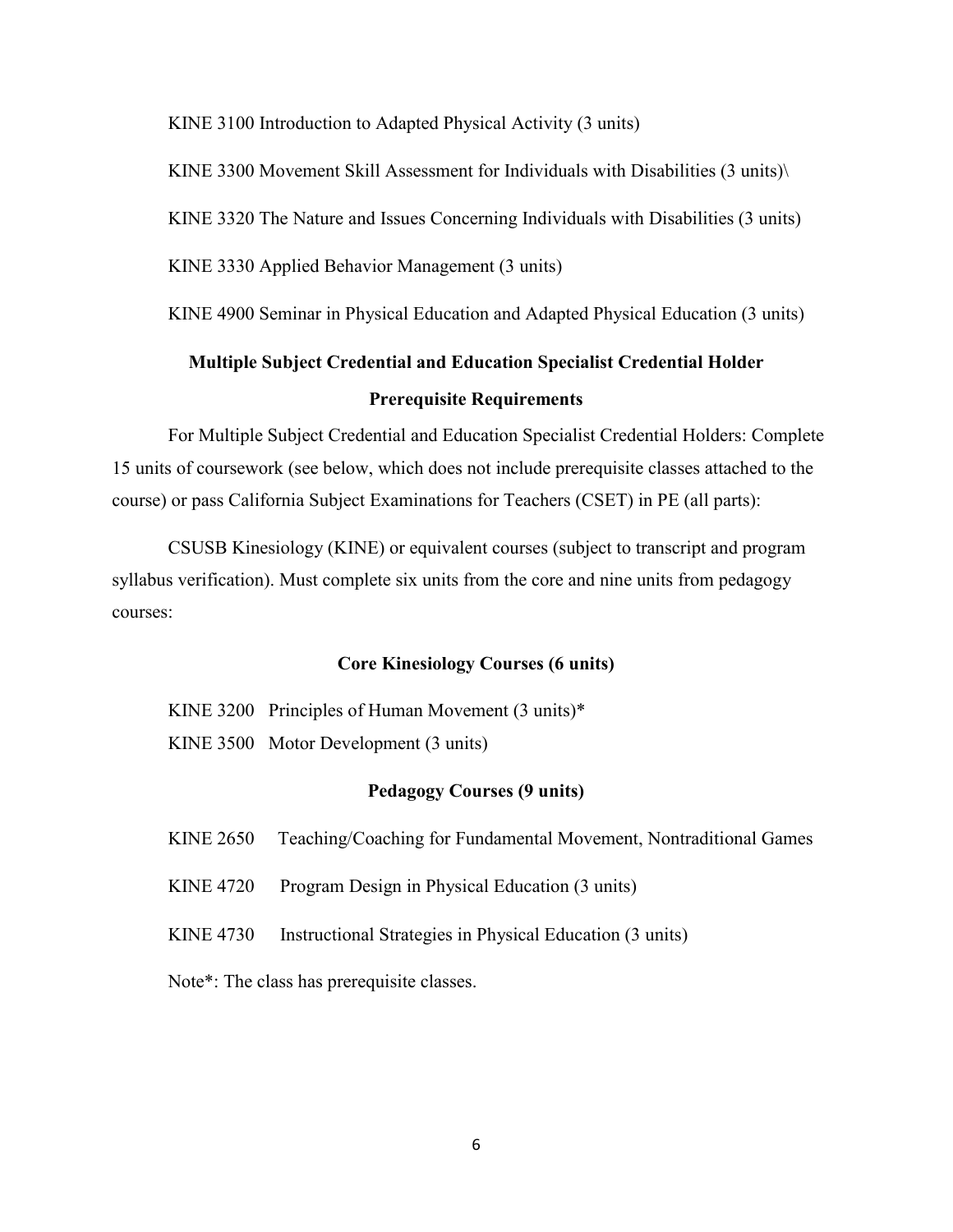#### **Mandatory Advising**

Advising is viewed as educational and career planning individualized with a candidate's career endeavors. CSUSB APEAA candidates' must meet with the APEAA program coordinator for advising prior to submit the PAF file to COE.

#### **Student Teaching**

#### *Dual Placement in APE and GPE Student Teaching*

Student teaching for candidates in APEAA program will consist of a dual placement in APE and general physical education (GPE). Candidates will continue to student teach one quarter of GPE settings, and another quarter of APE settings with an APE specialist master teacher. **The COE Supervision Staff** serve APEAA candidates in the supervised field experience portion of their credential program. APEAA candidates must obtain a copy and follow the procedures of the **[CSUSB Single Subject Student Teaching Handbook.](https://www.csusb.edu/sites/default/files/Revised_Single_Subject_Handbook_09012017v2.pdf)**

In addition, candidates will be at their sites for two additional periods, during which they will assess student work, prepare lessons, conference with their master teacher or university supervisor, meet with students, contact parents, and observe other teachers both in their discipline and across disciplines. The APE Specialist master teacher will be the primary Cooperating teacher for the candidates' assignment with input from the GPE Specialist master teacher.

An alternative student teaching option for current single subject PE credential holder candidates during the semester can be single placement student teaching in APE for 16 weeks (1 semester lengths).

#### *Written Assignments*

All APEAA candidates must complete the following written assignments during the student teaching periods.

#### **1. Behavioral Modification Data Sheet**

 $\triangleright$  Identify a child with a behavior problem

Develop an individual behavioral plan, including class rules, rewards, and consequences